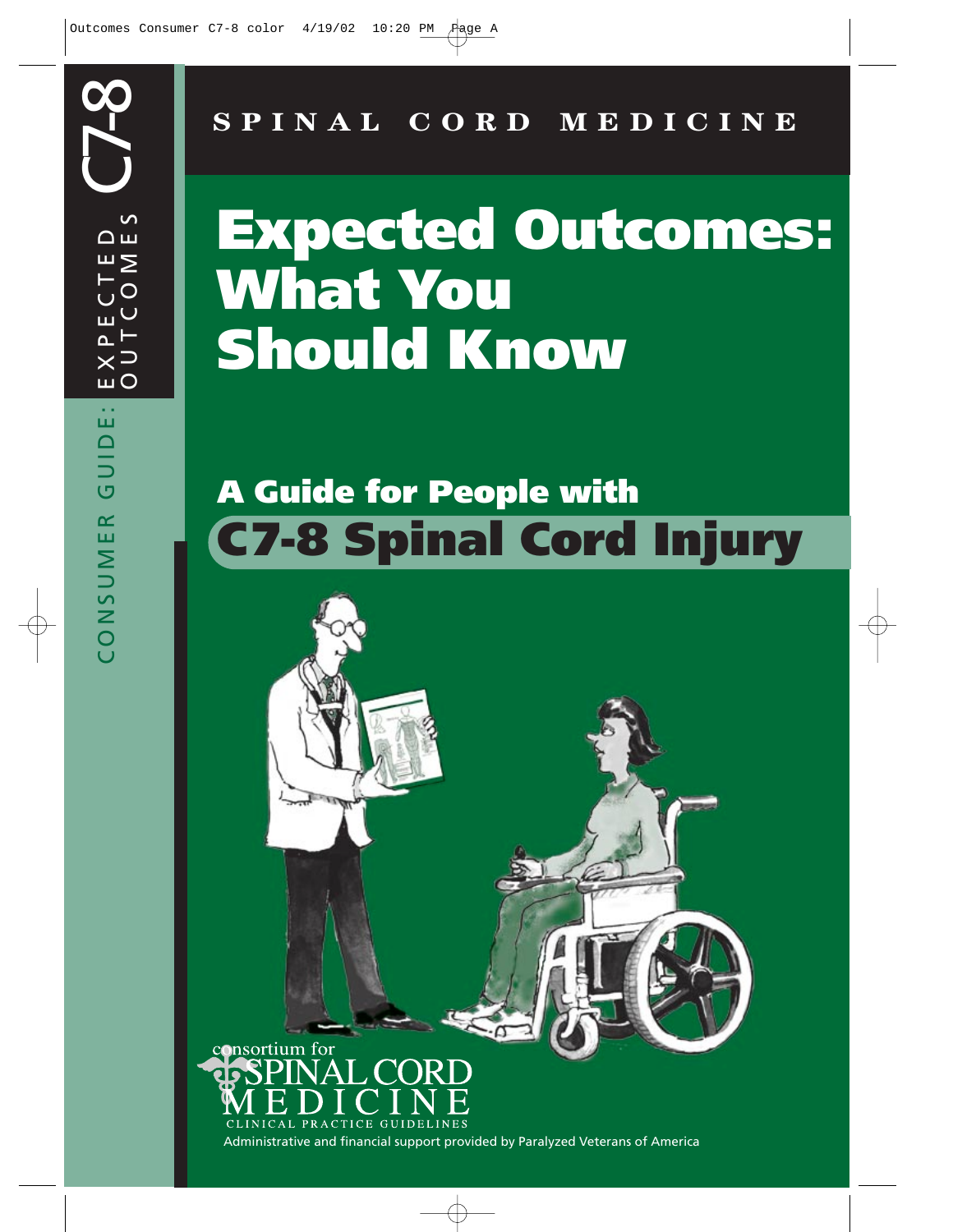## *Consumer Guide Panel Members*

**Gale Whiteneck, PhD (Chair)** (Research) Craig Hospital Englewood, CO

**Carole Adler, BA, OTR** (Occupational Therapy, Spinal Cord Injury) Santa Clara Valley Medical Center San Jose, CA

**Sharon Blackburn, PT** (Physical Therapy, Spinal Cord Injury) Craig Hospital Englewood, CO

**Robert D. Hendricks, PhD** (Health Systems Specialist) VA Puget Sound Health Care System National Spinal Cord Injury and Disorders Strategic Health Group Seattle, WA

**Kelly Johnson, RN, MSN, CFNP, CRRN** (Nursing, Spinal Cord Injury) Craig Hospital Englewood, CO

**Harley Thomas** (Consumer) Paralyzed Veterans of America Washington, DC

## *Consumer Focus Group Members*

**J. Fred Cowell (Chair)** Paralyzed Veterans of America Washington, DC

**Ronald P. Amador** California Paralyzed Veterans Association, Inc. Long Beach, CA

**Craig Bash, MD** PVA Member Bethesda, MD

**Robert Herman** Paralyzed Veterans of America Washington, DC

**Ronald P. Hoskins** PVA Delaware-Maryland Chapter Christiana, DE

**Kenneth C. Huber** PVA Michigan Chapter Novi, MI

**John T. Jackson** PVA Virginia Mid-Atlantic Chapter Richmond, VA

## *Consortium Member Organizations*

American Academy of Orthopedic Surgeons American Academy of Physical Medicine and Rehabilitation American Association of Neurological Surgeons American Association of Spinal Cord Injury Nurses American Association of Spinal Cord Injury Psychologists and Social Workers American College of Emergency Physicians American Congress of Rehabilitation Medicine American Occupational Therapy Association American Paraplegia Society American Physical Therapy Association American Psychological Association American Spinal Injury Association Association of Academic Physiatrists Association of Rehabilitation Nurses Congress of Neurological Surgeons Eastern Paralyzed Veterans Association Insurance Rehabilitation Study Group Paralyzed Veterans of America U.S. Department of Veterans Affairs

*Copyright © 2002 Paralyzed Veterans of America*

This guide has been prepared based on scientific and professional information found in *Outcomes Following Spinal Cord Injury: Clinical Practice Guidelines for Health-Care Professionals* published September 1999. Users of this guide should periodically review this material to ensure that the advice herein is consistent with current reasonable clinical practice.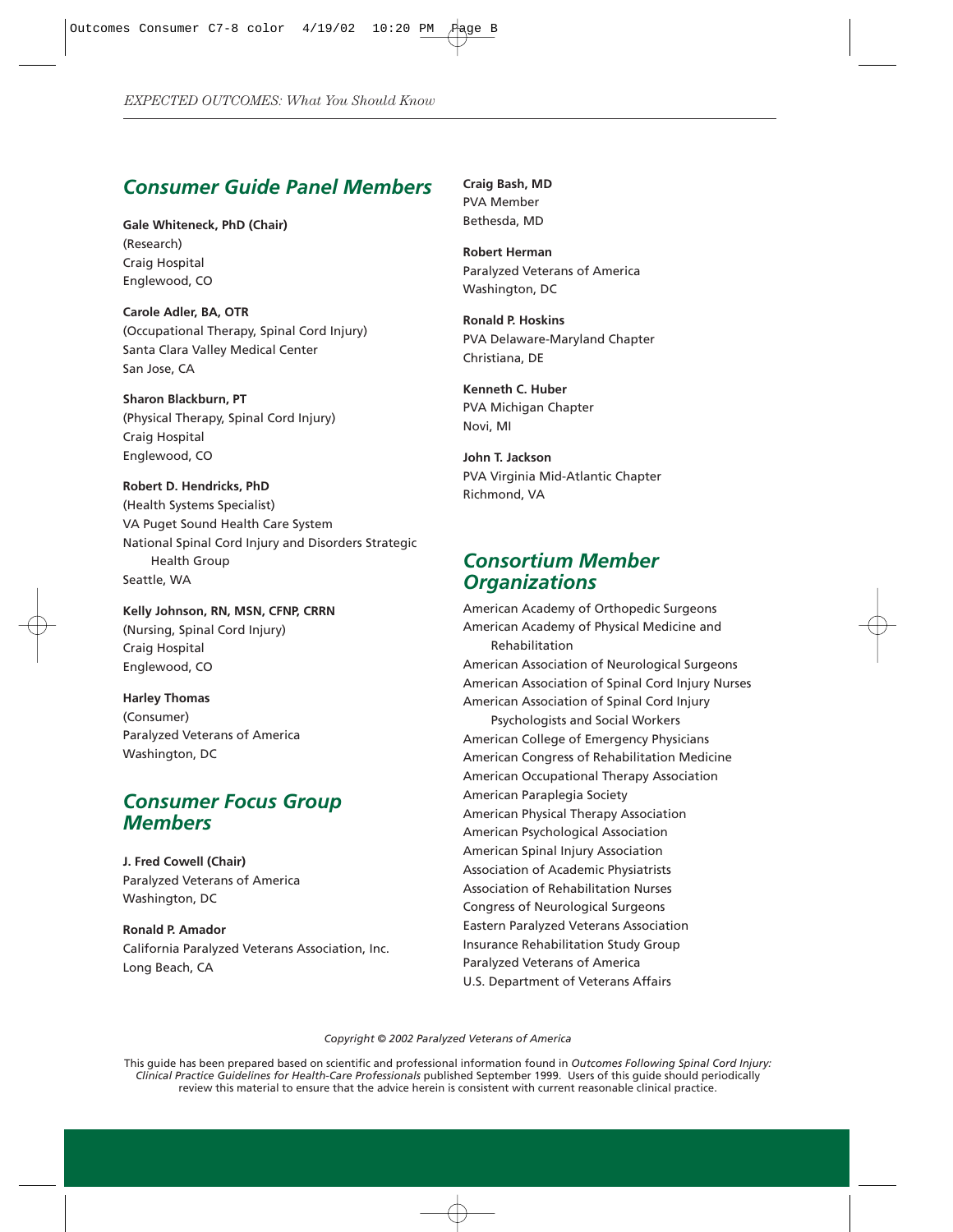## *Contents*

| Figure 1: Level C7-8 Sensation Diagram 5                                |
|-------------------------------------------------------------------------|
| What Activity Outcomes Can I Expect After                               |
| Table 1. Expected Outcomes-<br>Level C7-8 Complete Spinal Cord Injury 8 |
| Table 2. Questions and Actions 12                                       |
| Appendix A: Resources for People with SCI 13                            |
|                                                                         |
|                                                                         |
|                                                                         |
|                                                                         |
|                                                                         |
|                                                                         |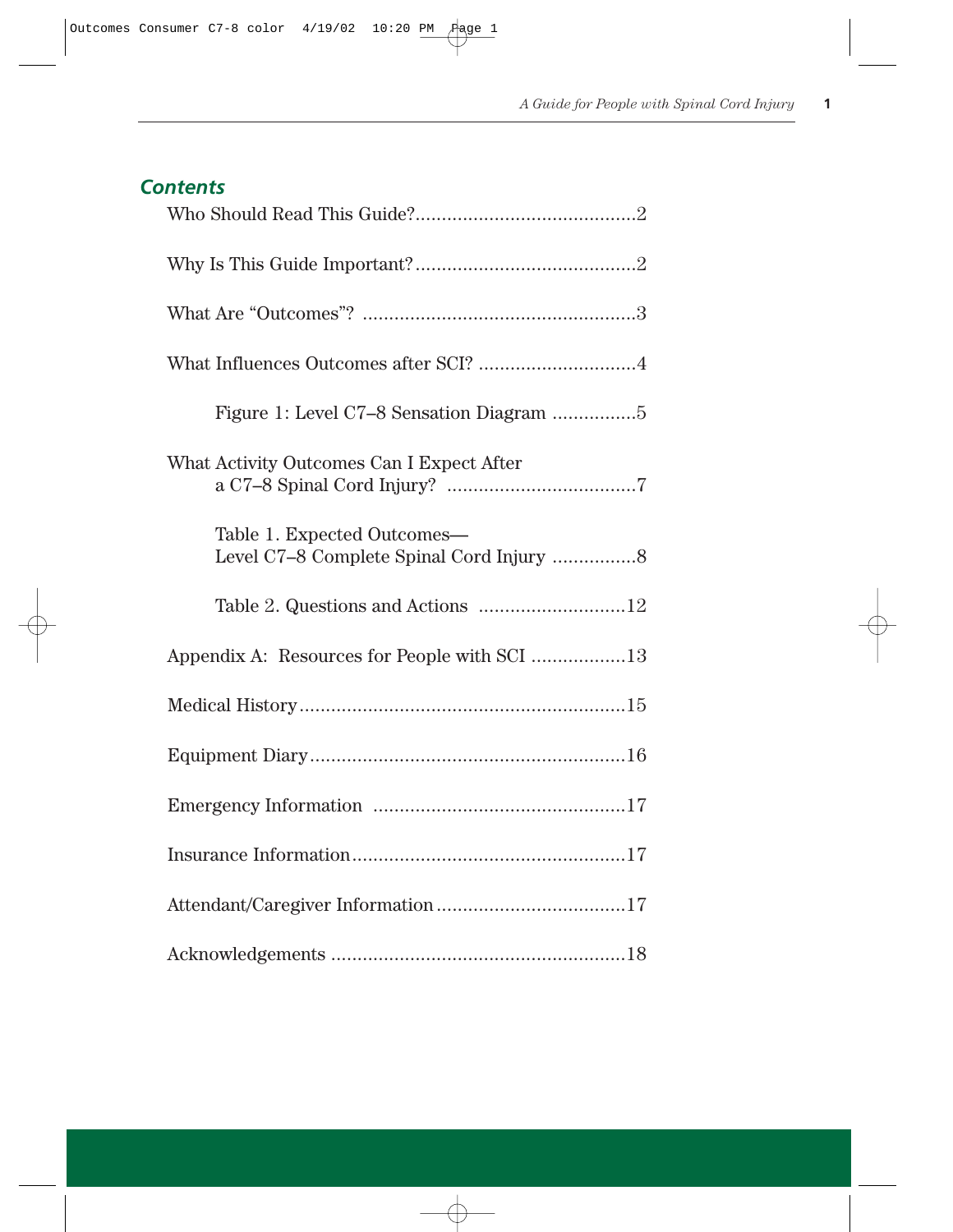## *Who Should Read This Guide?*

- People with C7–8 complete spinal cord injury (SCI).
- Family, friends, personal care attendants, and other caregivers.
- Health-care professionals, especially rehabilitation staff.
- Case managers and payers of services and equipment.

This consumer guide is based on the clinical<br>ctice guideline about outcomes practice guideline about outcomes following traumatic SCI currently available for health-care professionals. Tell your health-care team to contact the Paralyzed Veterans of America (PVA) Distribution Center toll-free at **(888) 860-7244** to purchase any guideline or consumer guide, or visit the Consortium for Spinal Cord Medicine's web site for a free download at **www.scicpg.org.**



#### *Why Is This Guide Important?*

This is one in a series of eight guides that describe outcomes according to level of injury. **This Guide deals with a complete C7–8 SCI—**injury at the seventh or eighth cervical spinal cord segment with complete paralysis below the level of injury. The purpose of this series of guides is to describe what people with different levels of SCI can reasonably expect for daily functions.

This information can help people with SCI and those who care for and about them to understand the present and plan for the future. It explains important information that can be useful to you, like:

- What can a person with SCI expect to do one year after injury?
- What help will be needed with daily life tasks at home, at work, and in the community?
- What equipment can help make a person with SCI more independent?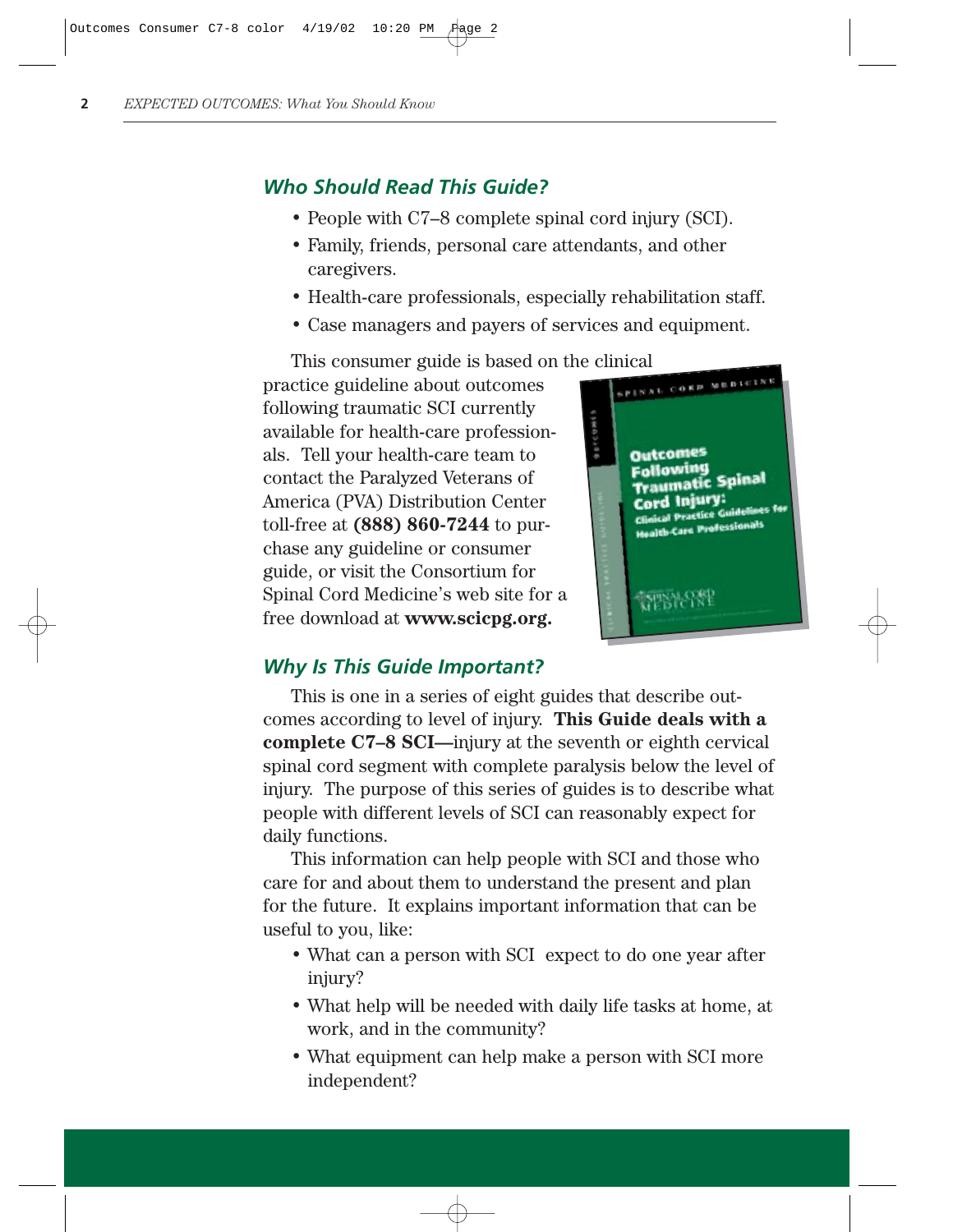A spinal cord injury (SCI) is damage to the spinal cord resulting in a loss of movement or feeling. The spinal cord is a bundle of nerves that runs through the bones making up the spinal column. The spinal cord does not have to be totally cut or torn for a loss of functioning to occur. On the other hand, a person can "break their back or neck," and not have a spinal cord injury if only the bones around the spinal cord (vertebrae) were damaged and the spinal cord was not affected. In these situations, the individual may not have paralysis after the bones are stabilized.

Rings of bone called vertebra surround the spinal cord. These "back bones" make up the spinal column. The higher the injury to the spinal cord, the more the individual usually experiences activity limitations. The vertebrae in the neck are called cervical vertebrae. The top vertebra is C1; the next is C2, and so on. Cervical spinal cord injuries usually cause loss of function in both arms and legs. This is called tetraplegia, sometimes referred to as quadriplegia.

## *What Are "Outcomes"?*

When we talk about "outcomes" after SCI, we mean many things:

- Movement/sensory recovery
- Ability to perform common daily functions
- Social life in the community
- Overall quality of life

An outcome is a change that happens to you because of an event, such as a spinal cord injury. These can be described in the following ways:

- **Impairment outcomes**—health problems or illnesses.
- **Activity outcomes**—basic tasks you do for self-care (breathing, eating, dressing, and moving around). These activities can be done with or without help from special medical equipment or another person.
- **Participation outcomes**—ways you connect with others in the community like being a friend, partner, parent, student, employee, or volunteer.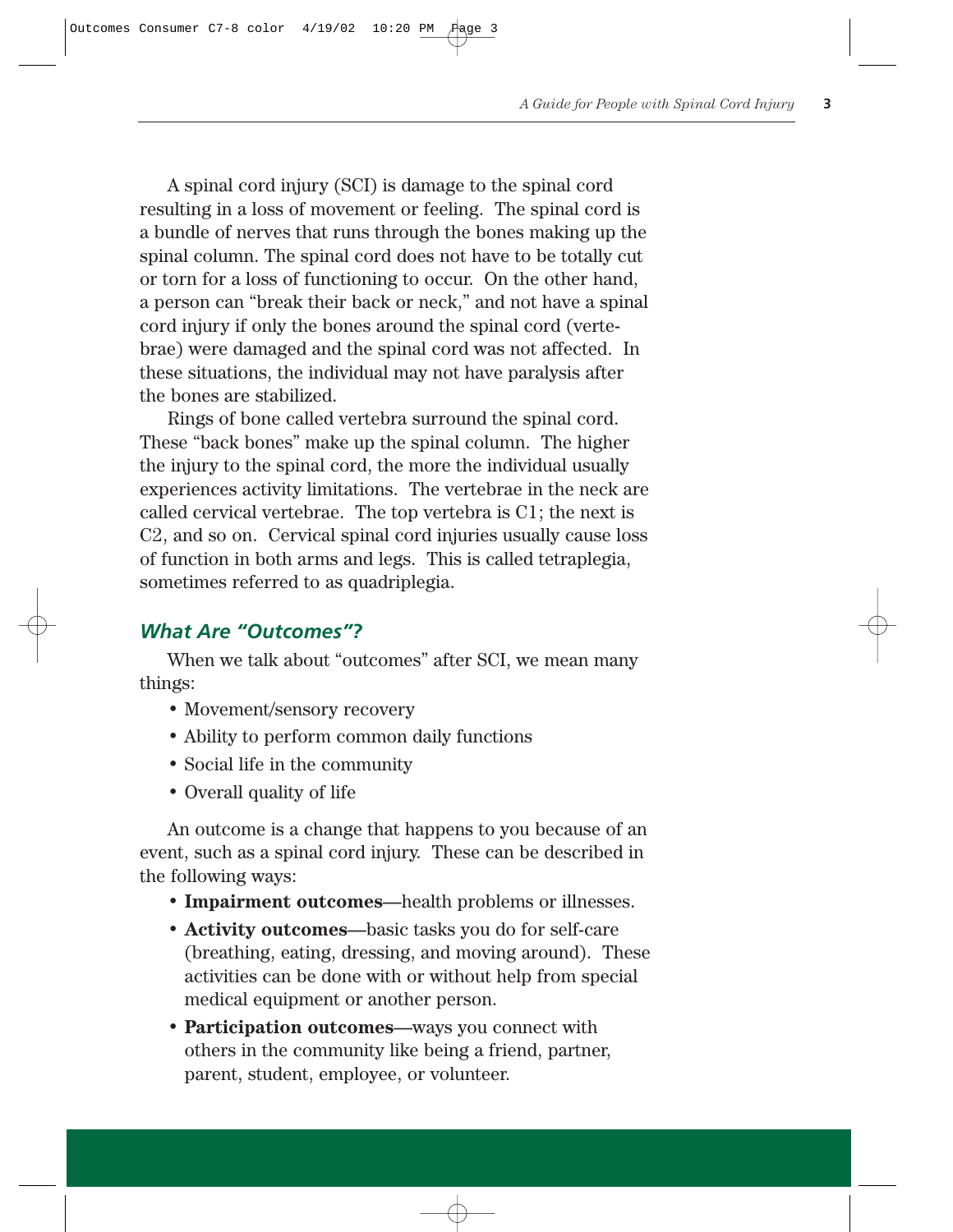• **Life satisfaction outcomes**—reports from you of how you see yourself and your quality of life.

This Guide focuses mostly on *activity outcomes*. The other outcomes described above are difficult to explain for each person. You should think about ways to pursue your own interests following your injury. Ways you can participate may include:

- Connecting with other people (in person, by telephone, or by email).
- Changing your physical environment and lifestyle to allow you to do your job, go to school, and have fun.
- Asking your friends, family, and others for suggestions.
- Planning to stay healthy, active, and satisfied (ask your health-care team).
- Going back to school and continuing your education.

## **This Guide is an educational tool!**

Feel free to share it with your health-care providers when you discuss what activities you may expect to do one year after injury. The recommendations within this consumer guide are based on scientific research used in the Consortium's clinical practice guideline (CPG) *Outcomes Following Traumatic Spinal Cord Injury: Clinical Practice Guidelines for Health-Care Professionals* published in September 1999. Order your copy by calling the PVA Distribution Center toll-free at **(888) 860-7244** or download a free copy by visiting the Consortium for Spinal Cord Medicine web site at **www.scicpg.org.**

#### *What Influences Outcomes after SCI?*

A spinal cord injury changes many things. Those changes depend on many factors. Each part of the bundle of nerves called the spinal cord controls different parts of the body.

By now, you know what "C7–8" means, but friends and family members may find some explanation helpful. The spine has four sections: cervical (C), thoracic (T), lumbar (L), and sacral (S). It also has 33 bones, called vertebrae. Each vertebra is associated with a spinal nerve; the C7 vertebrae is associated with both the C7 and C8 spinal nerves. A simple system of one letter and one number acts as shorthand for the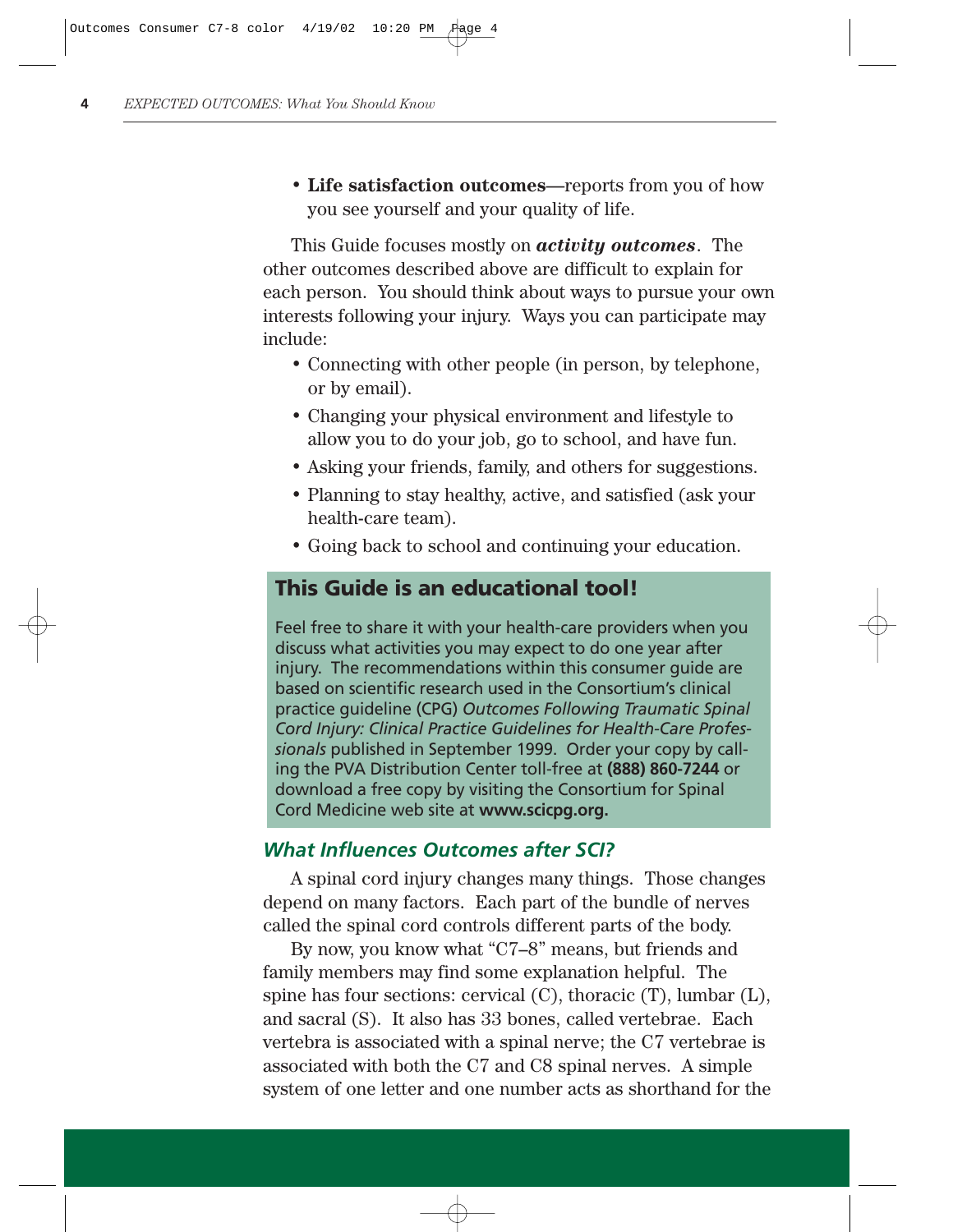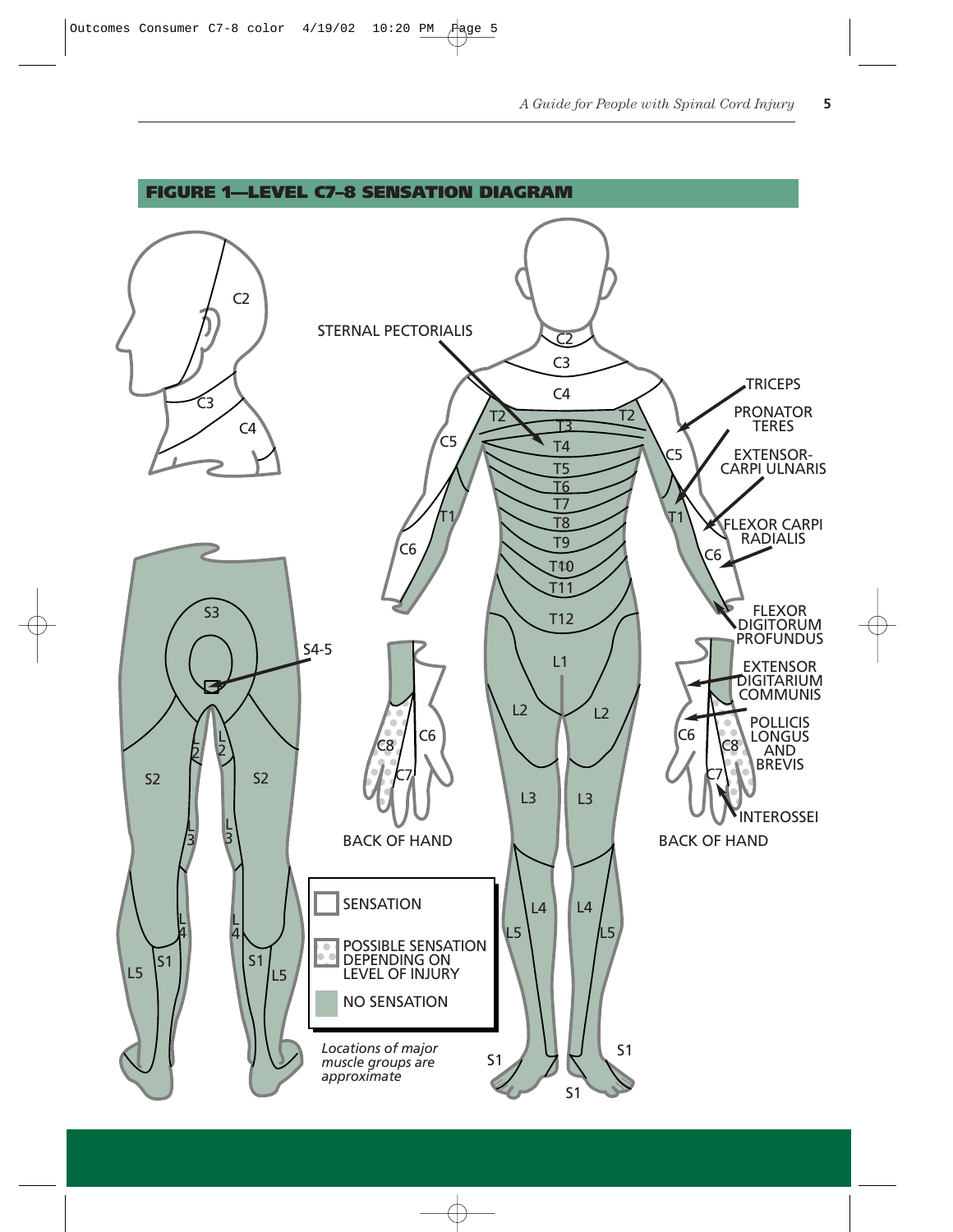SCI (Figure 1). The letter shows the section, and the number shows the injured nerves. The level of injury determines what parts of the body lose muscle and sensory function. The severity or completeness of the injury determines whether some or all motor and sensory function is lost. This guide is intended for someone with complete paralysis below C7–8, depending upon the exact level of injury.

Cervical (neck) injuries usually result in four-limb paralysis called tetraplegia. A person with complete C7–8 SCI does not have the ability to move their legs or trunk. They should be able to move their shoulders and bend and straighten their elbows and wrists, but have limited use of their fingers. Endurance may be affected due to the loss of their trunk muscles. They have weakness in breathing and coughing.

The position of key muscle groups still working after a C7–8 spinal cord injury are also indicated in Figure 1. They may include:

- Sternal pectoralis (brings arm toward body)
- Triceps (extends elbow)
- Pronator teres (turns palm down)
- Extensor carpi ulnaris (extends wrist)
- Flexor carpi radialis (flexes wrist)
- Flexor digitorum profundus and superficialis (flexes fingers)
- Extensor communis (partially extends fingers)
- Flexor/extensor/abductor/adductor pollicis longus and brevis (thumb movement)
- Interossei (partially innervated) (separates fingers)

Other factors affect outcomes. They include:

- Health before injury
- Current general health status and body build
- Age
- Associated injuries
- Secondary complications
- Support network of family and friends
- Financial situation
- Home and work environment (accessibility; attitudes)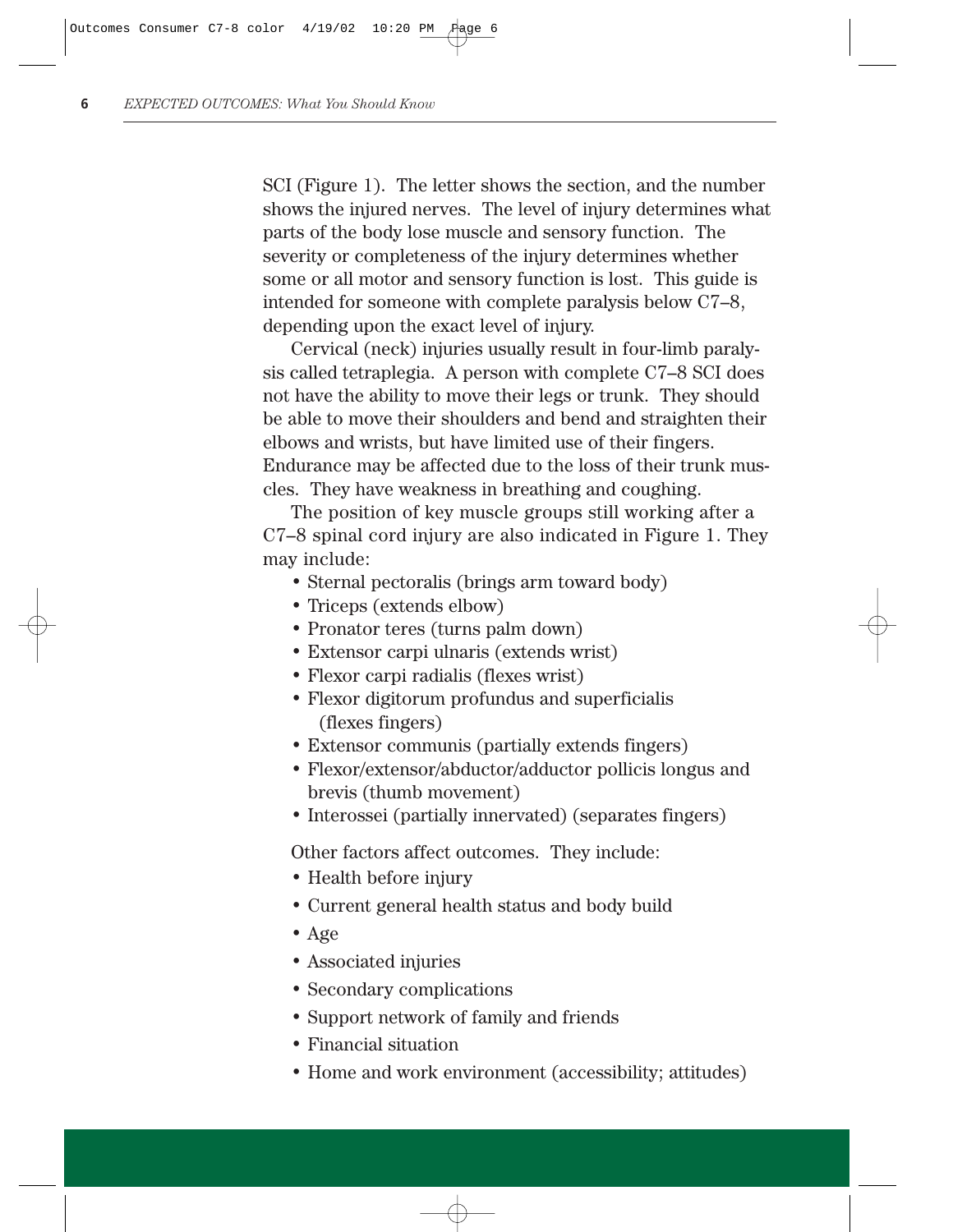- Access to and availability of healthcare and rehabilitation services
- Participation in community activities

## *What Activity Outcomes Can I Expect after a C7–8 Spinal Cord Injury?*

Table 1 lists life activities, such as breathing, eating, dressing, and moving around. For each activity, it explains what many people with a C7–8 SCI can reasonably expect one year after injury.

It is important to understand what "reasonably expect" means. **Table 1 uses averages.** In the real world, outcomes vary from person to person for the same level of injury. Your health-care team can help to set goals for you since outcomes are very specific to each person. Table 1 provides a space for you and your health-care team to customize your goals.

#### **Important:**

Table 1 is a general guide for expected outcomes for a C7–8 complete spinal cord injury. **It's a goal to work toward, not a guarantee!** For every activity listed, some will not be appropriate or achievable for everyone with a C7–8 SCI. Your outcomes may not match table 1 within the timeframe suggested or you may exceed the goals listed. The expected outcomes listed here are based on research and clinical experience, but they're based on other people with SCI—not on you.

The outcomes in table 1 are described in terms of the need for help with specific activities. The table has three categories: independent (I), some assist (S), or total assist (T). Activities including bathroom functions, personal care, and homemaking have more than one category marked. It is usually possible to move your head and neck, move your shoulders, and bend and straighten your elbows and wrists, but have limited use of your fingers. You will be able to use a manual wheelchair for most of your indoor and outdoor mobility. Depending on the accessibility of your environment, you should be able to perform most of your activities both in and out of the wheelchair. However, you may need some assist for activities such and bathing and uneven transfers.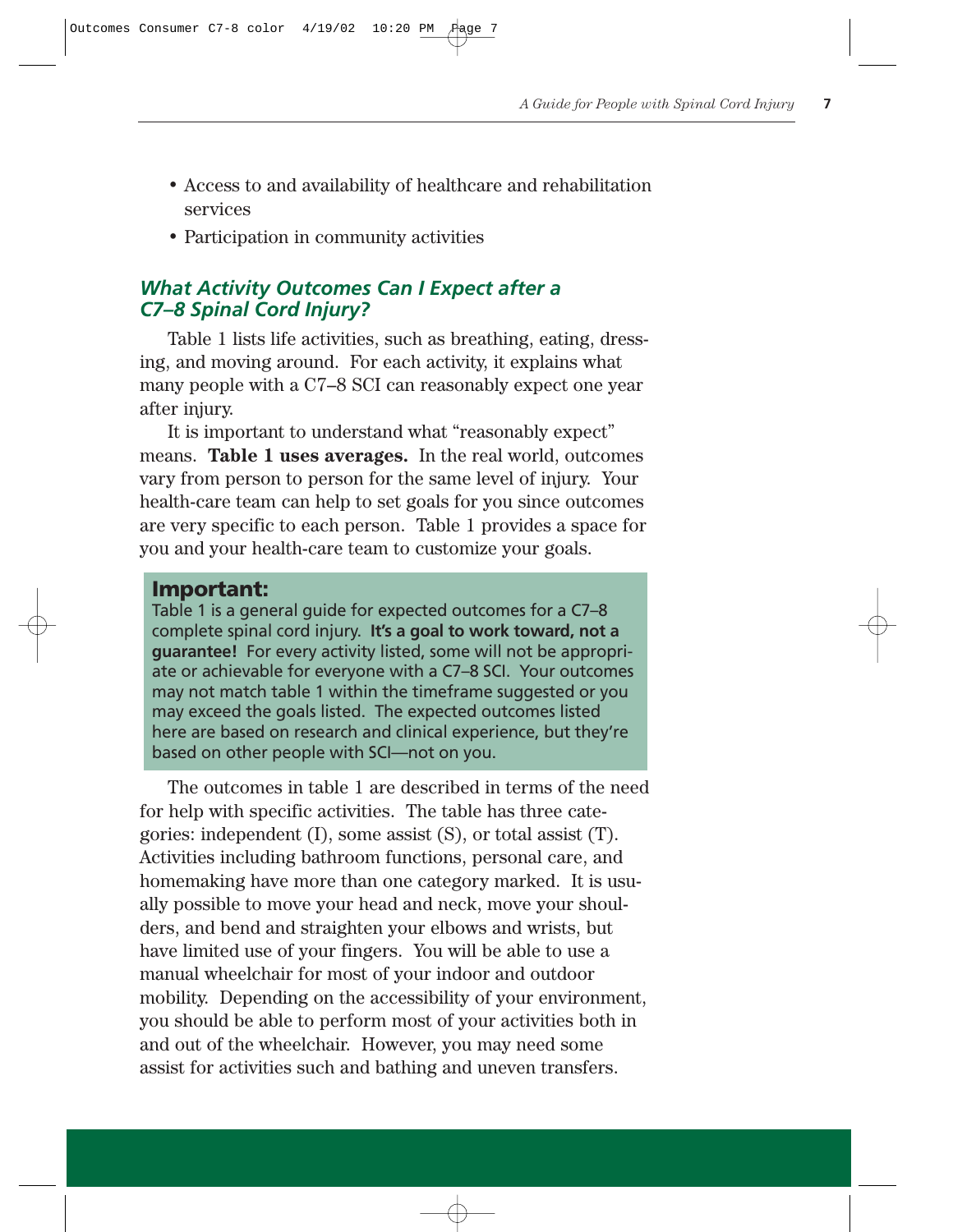| <b>TABLE</b>                                        |                |                                                                                                          | ASSISTANCE TYPE:                       |
|-----------------------------------------------------|----------------|----------------------------------------------------------------------------------------------------------|----------------------------------------|
|                                                     |                | Expected Outcomes-Level C7-8 Complete Spinal Cord Injury                                                 | I=Independent                          |
| Name:                                               |                | Date:                                                                                                    | S=Some Assist<br><b>T=Total Assist</b> |
| Individual Goals recommended by:                    |                |                                                                                                          |                                        |
|                                                     | Assistance     |                                                                                                          |                                        |
| Activity                                            | Type           | Equipment*/Comments                                                                                      | Individual Goals                       |
| Breathing                                           |                |                                                                                                          |                                        |
| Eating                                              |                | Adaptive devices as needed                                                                               |                                        |
| Bathroom Functions:<br>-Bladder care<br>-Bowel care | 5<br>ΣÎ        | -Padded tub bench with commode<br>cutout or shower/commode chair<br>-Adaptive devices as needed          |                                        |
| Personal care:<br>-Dressing                         |                | -Upper extremities<br>-Lower extrmities<br>Dressing:                                                     |                                        |
| -Grooming<br>-Bathing                               | $\leq -$<br>51 | -Lower extremities<br>-Upper extremities<br>Grooming<br>Bathing:                                         |                                        |
|                                                     |                | -Padded transfer tub bench or<br>-Adaptive devices as needed<br>shower/commode chair<br>-Handheld shower |                                        |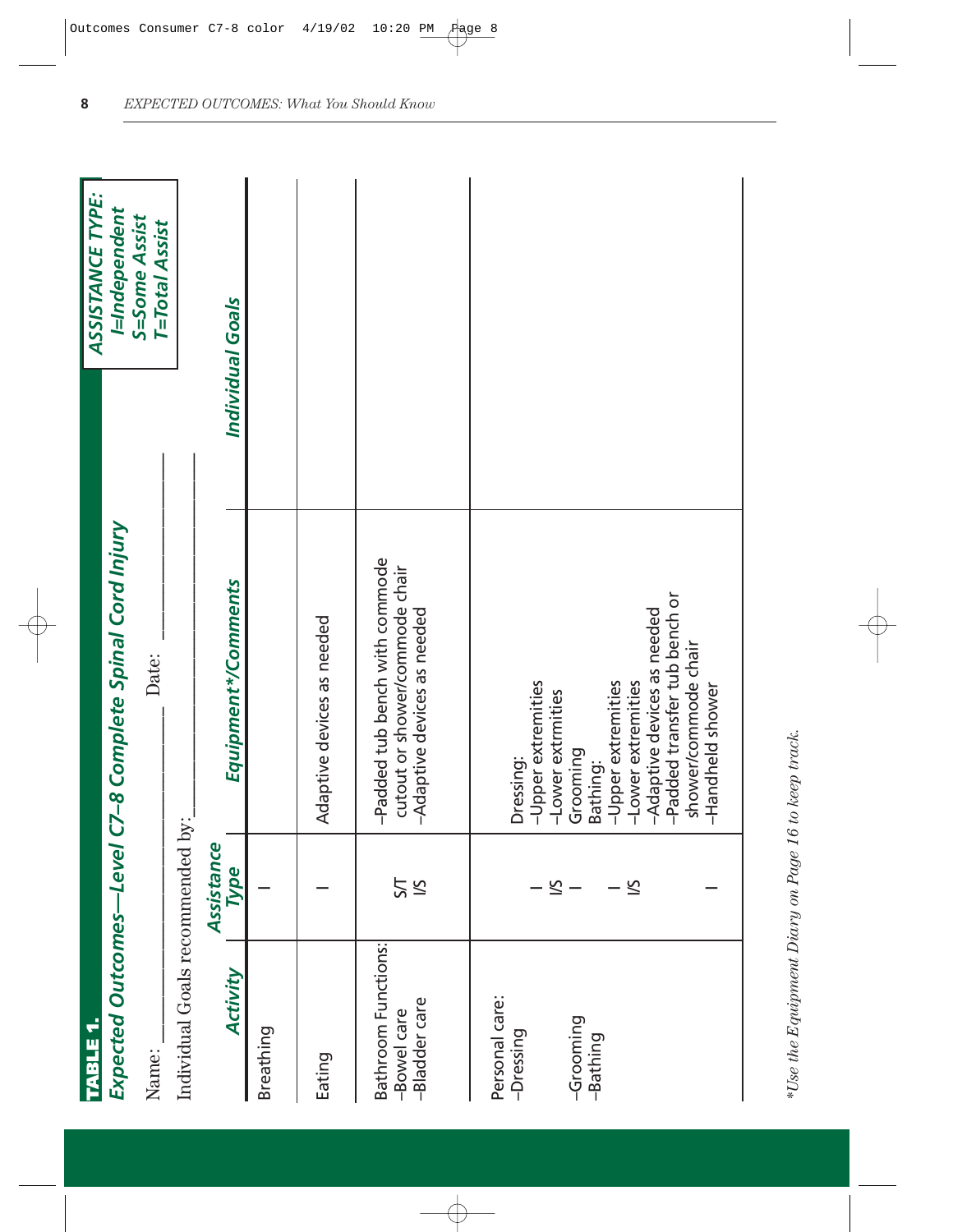| Positioning/Pressure<br>Relief |      | -Pressure-relief mattress or overlay<br>-Postural support devices (may be<br>-Pressure-relief cushion<br>(may be needed)<br>Wheelchair:<br>needed)<br>Bed: |  |
|--------------------------------|------|------------------------------------------------------------------------------------------------------------------------------------------------------------|--|
| Mobility:<br>-Bed              | 5/   | -Full electric hospital bed or full to king<br>standard bed<br>Bed:                                                                                        |  |
| -Transfers                     | 5/   | -Transfer board<br>Transfers:                                                                                                                              |  |
| -Wheelchair use                | 5/   | -Manual rigid or folding lightweight<br>-Some assist on uneven surfaces<br>Wheelchair use:<br>wheelchair                                                   |  |
| -Standing                      | 5/   | -Standing frame<br>Standing:                                                                                                                               |  |
| -Transportation                | 5/   | -Modified vehicle/van with captain's<br>-Transfer board<br>Transportation:<br>seat                                                                         |  |
| Communication                  |      | Adaptive devices as needed                                                                                                                                 |  |
| Homemaking                     | ISSI | Adaptive devices as needed (complex<br>meal prep and heavy housecleaning<br>require assistance)                                                            |  |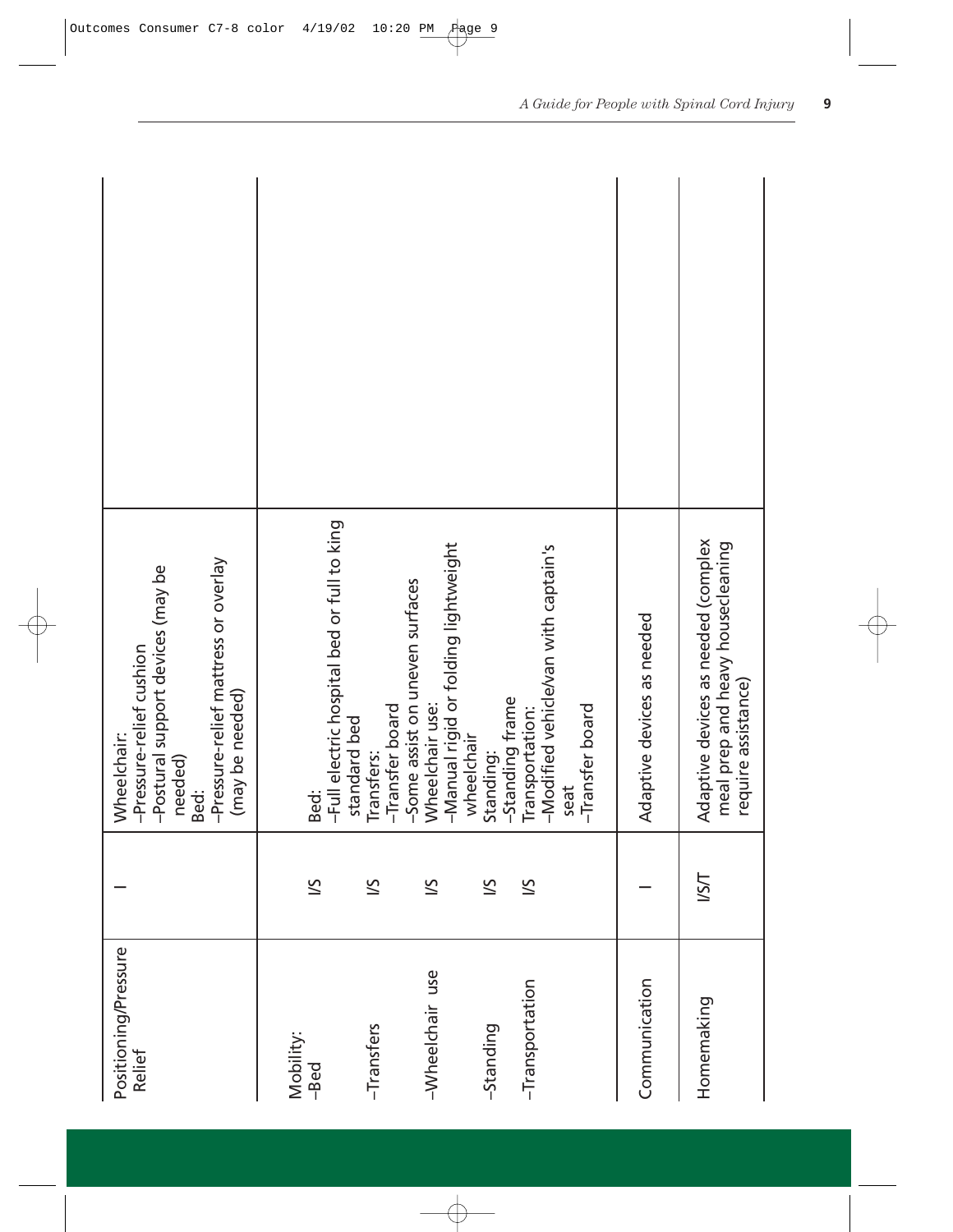Special equipment you may need or want for certain activities is also listed. Your rehabilitation treatment team may have different suggestions. Equipment needs, like outcomes, may change over time.

*Availability of personal care assistance* is expected to be 8 hours daily, which includes personal care and homemaking. With a C7–8 injury, you should be able to explain everything an assistant needs to know about your care. You will require assistance to perform some of your personal care activities. These activities may be done independently with adaptive equipment and set-up. Activities you should be able to perform independently are eating and grooming.

It's a good idea for you and your health-care team to check your equipment from time to time to make sure it's in good shape and working well for you. As you age, your equipment needs may change. Rehabilitation staff can keep you up-todate about new designs and products that may fit your changing needs.

Modifications to your home and workplace will be needed for you to do as much as possible. **Safety and accessibility are significant considerations**. Ask your rehabilitation staff for referrals to rehabilitation therapists who specialize in accessibility for an evaluation of your home and work environments. This should provide you with helpful architectural and other changes that may help you accomplish as much as possible.

Activities can change over time. They can improve, lessen, or both. Keep in touch with your health-care team for regular reviews of how you are doing. They may be able to help meet your needs with different services, assistance, equipment, or repairs.

It is important to know that changes and improvements in function will not happen all at once. **Rehabilitation is a lifetime process**…it does not end when you leave the rehabilitation facility. In order to master your life after a spinal cord injury, you will need courage, commitment, and a sense of challenge.

A spinal cord injury does not necessarily lessen satisfaction with life. Life satisfaction is your answer to the question, "Is my life going well, according to the standards that I choose to use?" Your degreee of life satisfaction is **not** strongly relat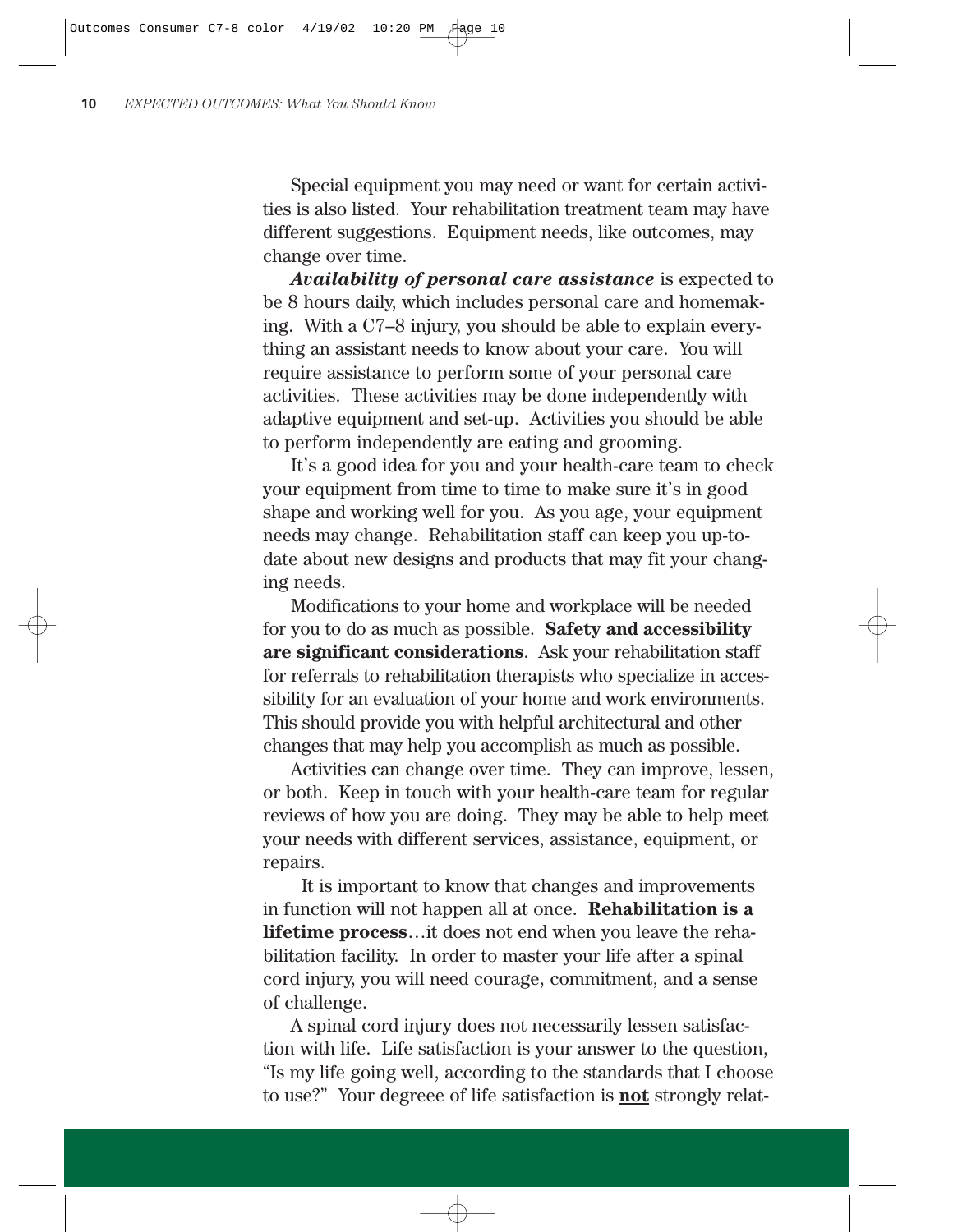ed to your type or your level of SCI. For example, some people with C7–8 spinal cord injury can be more satisfied with their lives than people without a spinal cord injury or with other types of SCI. You will notice that your perspective on life will change with time. As one individual noted, "The person I am after a spinal cord injury is different, but improved from the way I used to be. I still wouldn't mind visiting the old me, however." Satisfied people have been found to take better care of themselves, maintain their health, and prevent medical complications.

Your personal satisfaction is more related to ways you connect with others in the community. Therefore, your ability to form friendships or be a partner, student, employee, or volunteer is very important. For people with cervical injuries, it requires effort to manage personal care, get out in the community, and make productive uses of time. Sometimes a brief review of participation outcomes (social life in the community) can help you stretch your imagination and think of ways to improve things (see **table 2** below).

| <b>Questions and Actions</b>                                                |                                                                                                                                                                       |  |  |  |  |  |  |  |  |
|-----------------------------------------------------------------------------|-----------------------------------------------------------------------------------------------------------------------------------------------------------------------|--|--|--|--|--|--|--|--|
| <b>Questions</b>                                                            | <b>Actions</b>                                                                                                                                                        |  |  |  |  |  |  |  |  |
| Is there adequate money to<br>meet housing, food, and<br>health-care needs? | Review benefits.<br>Budget with your financial planner, social worker, or<br>case manager.                                                                            |  |  |  |  |  |  |  |  |
| How do I make and keep<br>friendships and relationships?                    | Review your skills with your counselor or psychologist.<br>Join a peer group.                                                                                         |  |  |  |  |  |  |  |  |
| How can I best organize and<br>manage my care?                              | Discuss personal care management with your health<br>educator.                                                                                                        |  |  |  |  |  |  |  |  |
| How can I feel useful and<br>productive?                                    | Discuss vocational, volunteer, and education options<br>with your vocational counselor.<br>Work, go back to school, or volunteer.                                     |  |  |  |  |  |  |  |  |
| How do I get around in my<br>community?                                     | Discuss transportation and community mobility with<br>your case manager, rehabilitation therapist, social<br>worker, independent living center, or local PVA chapter. |  |  |  |  |  |  |  |  |

#### **TABLE 2:**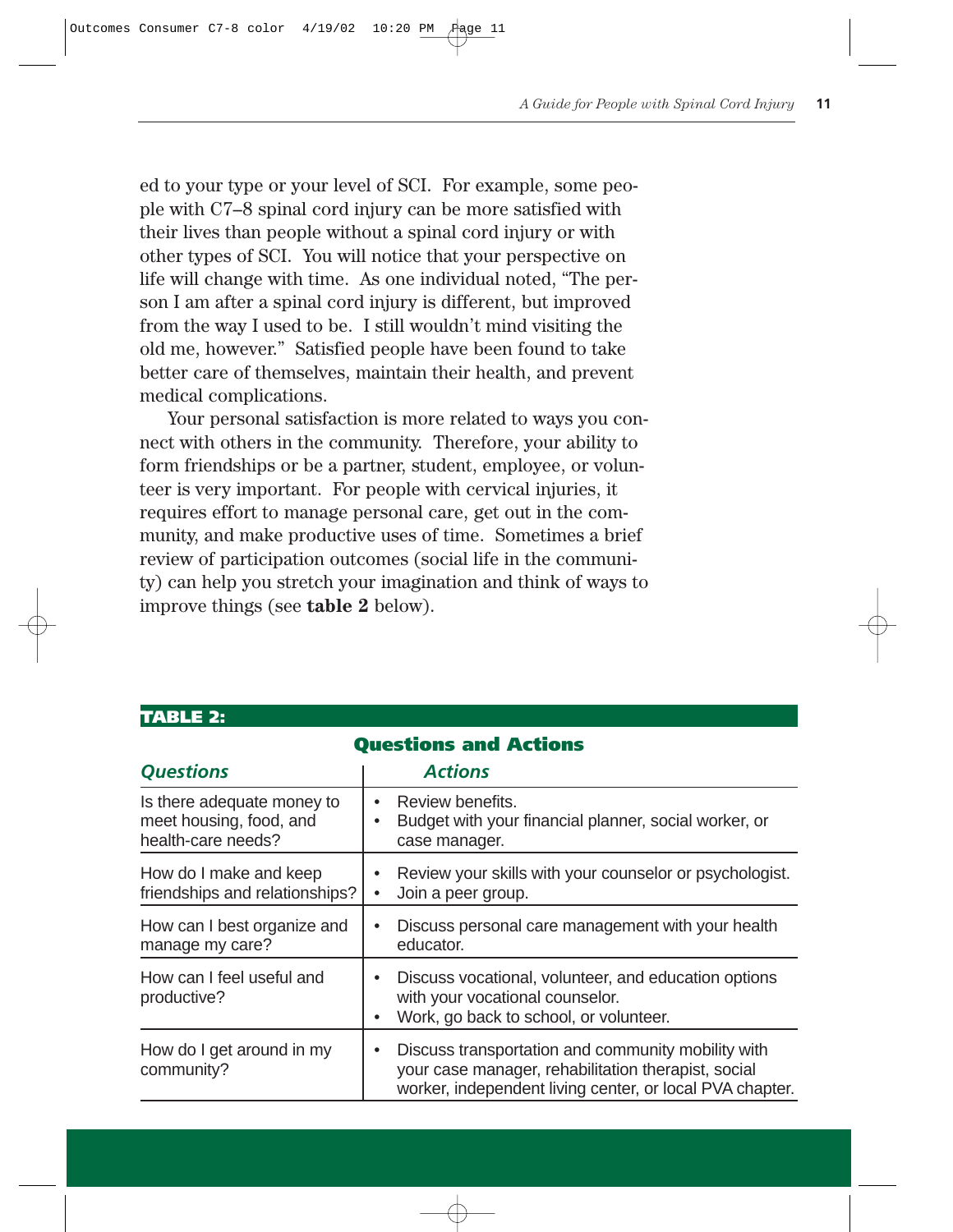Meaningful activities are available to people with even the more physically limiting spinal cord injuries. During rehabilitation, you learned the need to become an expert on spinal cord injury so you could educate your family, friends, partners, and personal care attendants. In addition to education, it is important to advocate assertively for your needs. This is sometimes difficult to do, but is important if you are to succeed in developing a satisfying life in which you make meaningful contributions to your community and achieve important things you want.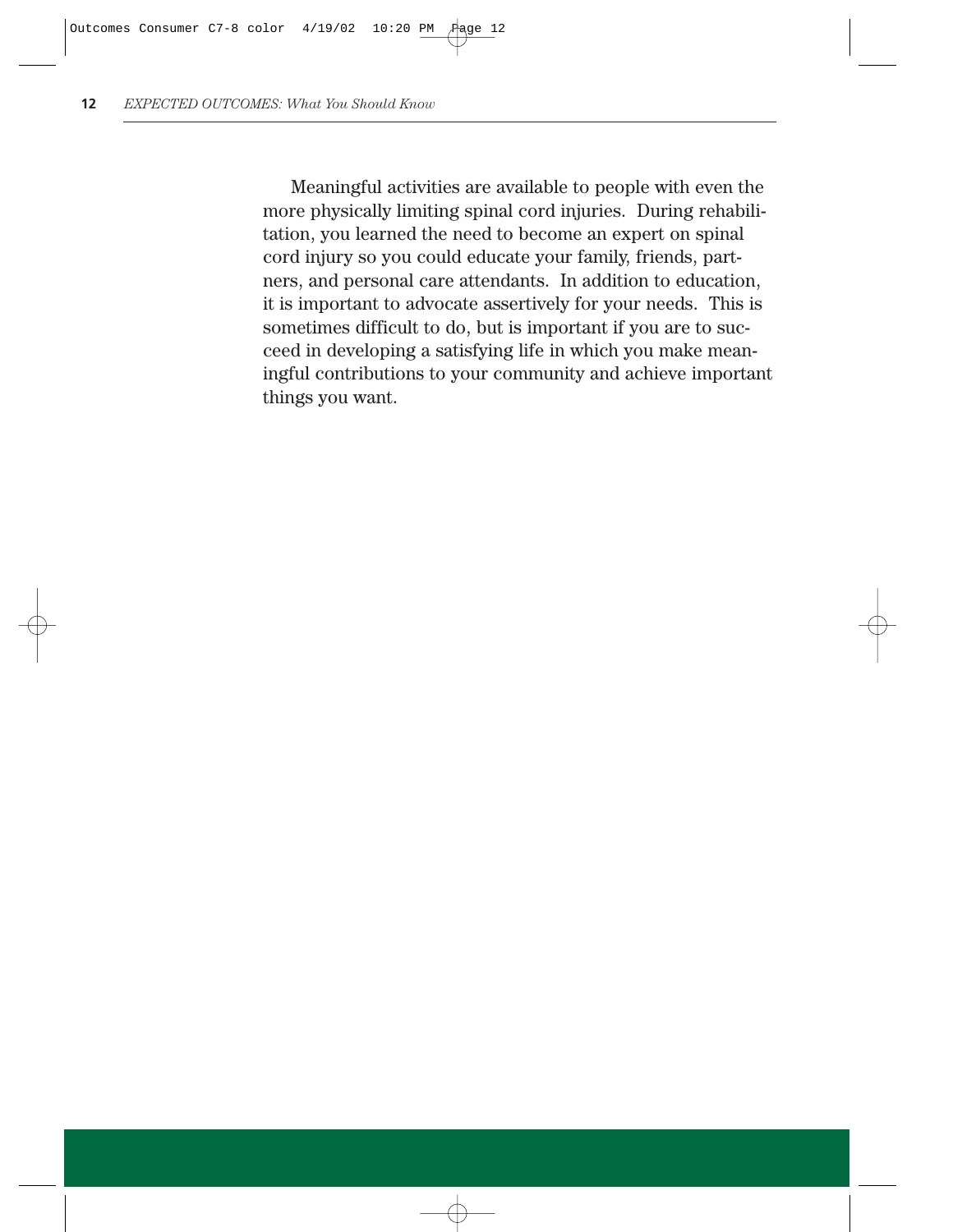## *Appendix A*

## *Resources for People with SCI*

*Look in your local phone book to find federal, state, county, and local government agencies. For information on local resources, call the National Council on Independent Living at (703) 525-3406 or check the Internet at www.spinalcord.uab.edu.*

#### Housing

Assisted living; personal care homes; return to own home; independent living centers; state veterans homes; nursing home placement; housing authority for subsidized housing and rental aid programs; local realtor; U.S. Department of Housing and Urban Development.

#### Finances

Supplement Security Income (SSI); Social Security Disability Income (SSDI); VA\* for veterans who served in wartime or are connected to a branch of military service; workers' compensation; food stamps; Aid to Families with Dependent Children (AFDC); State department of rehabilitation services.

#### **Transportation**

Local public transit authority; area agency on aging; state division of rehabilitation services; Medicaid taxi services; VA\*; independent living centers; places of worship (churches, synagogues, mosques); rental van services.

#### Caregiver support

VA\* for respite for veterans; respite care through local hospitals and nursing homes; homemaker services through VA\* or state funding; local support groups; mental health center or professional; the National Caregivers Association.

#### Personal care assistance

Home health agencies; independent living centers; family members; training of people who can hire and manage their own employees; Medicaid waiver programs; state funding options; VA\*.

#### Peer support

Independent living centers; local rehabilitation hospitals; PVA\*; National Spinal Cord Injury Association; local SCI or PVA\* chapters; disabilityspecific support groups.

#### Home access

Independent living centers; civic groups; houses of worship; state department rehabilitation services; Medicaid waiver programs; VA\*; PVA\* Architecture; workers' compensation.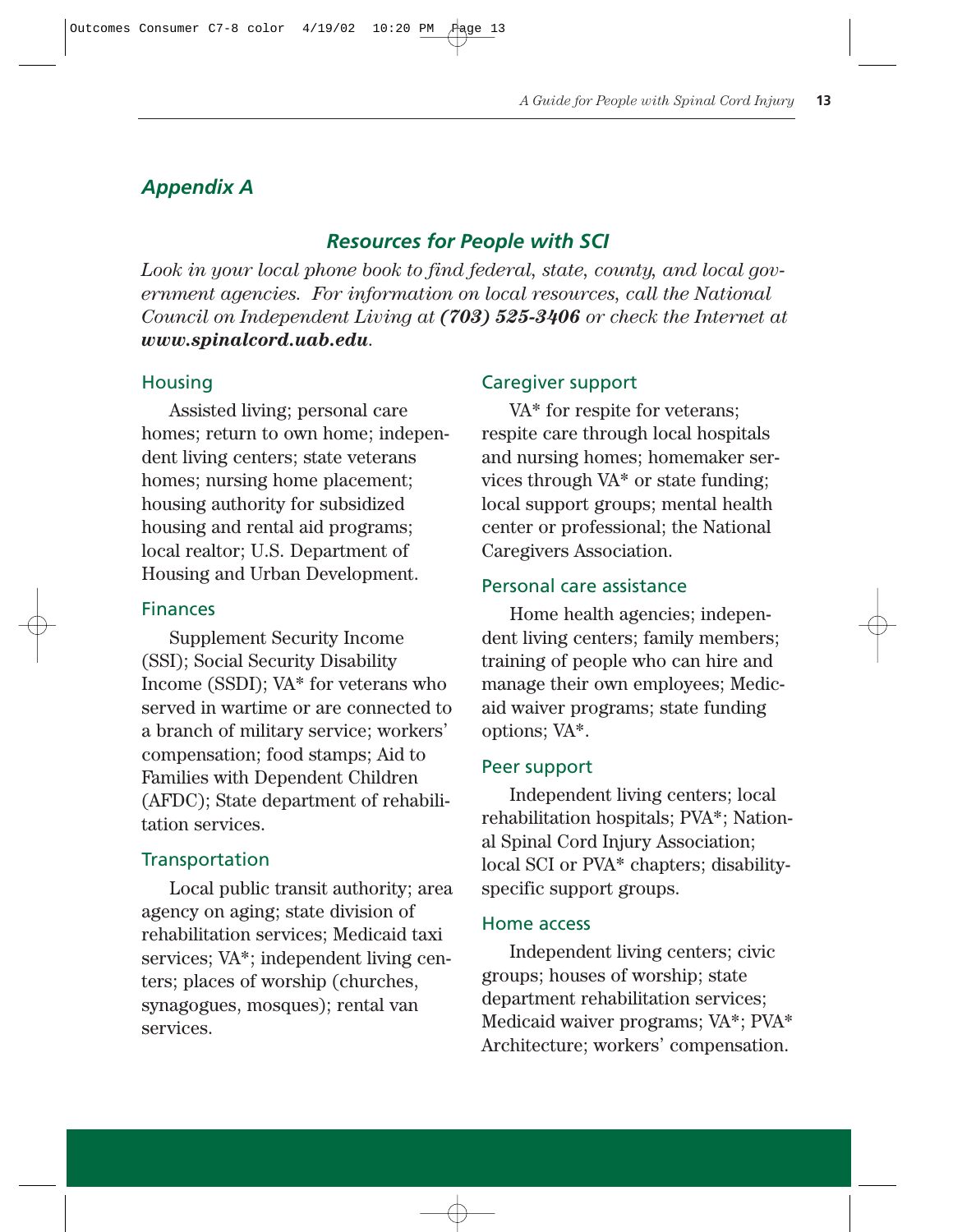#### Adaptive equipment

VA\*; independent living centers; PVA\*; National Spinal Cord Injury Association; Medicare; private insurance.

#### Leisure, sports, and recreation

Independent living centers; PVA\*; National Spinal Cord Injury Association; houses of worship; YMCA/YWCA; local fitness centers; county parks and recreation service; Chamber of Commerce; state sports associations; senior citizen centers.

## Individual, family, and caregiver support

Independent living centers; local rehabilitation hospitals; mental health center or professional; local SCI or PVA\* chapters; disability-specific support groups.

#### Jobs, vocational help

State employment agency; independent living centers; state division of rehabilitation services; VA\*.

*\*VA = Department of Veterans Affairs; PVA = Paralyzed Veterans of America. References to VA are appropriate for veterans only.*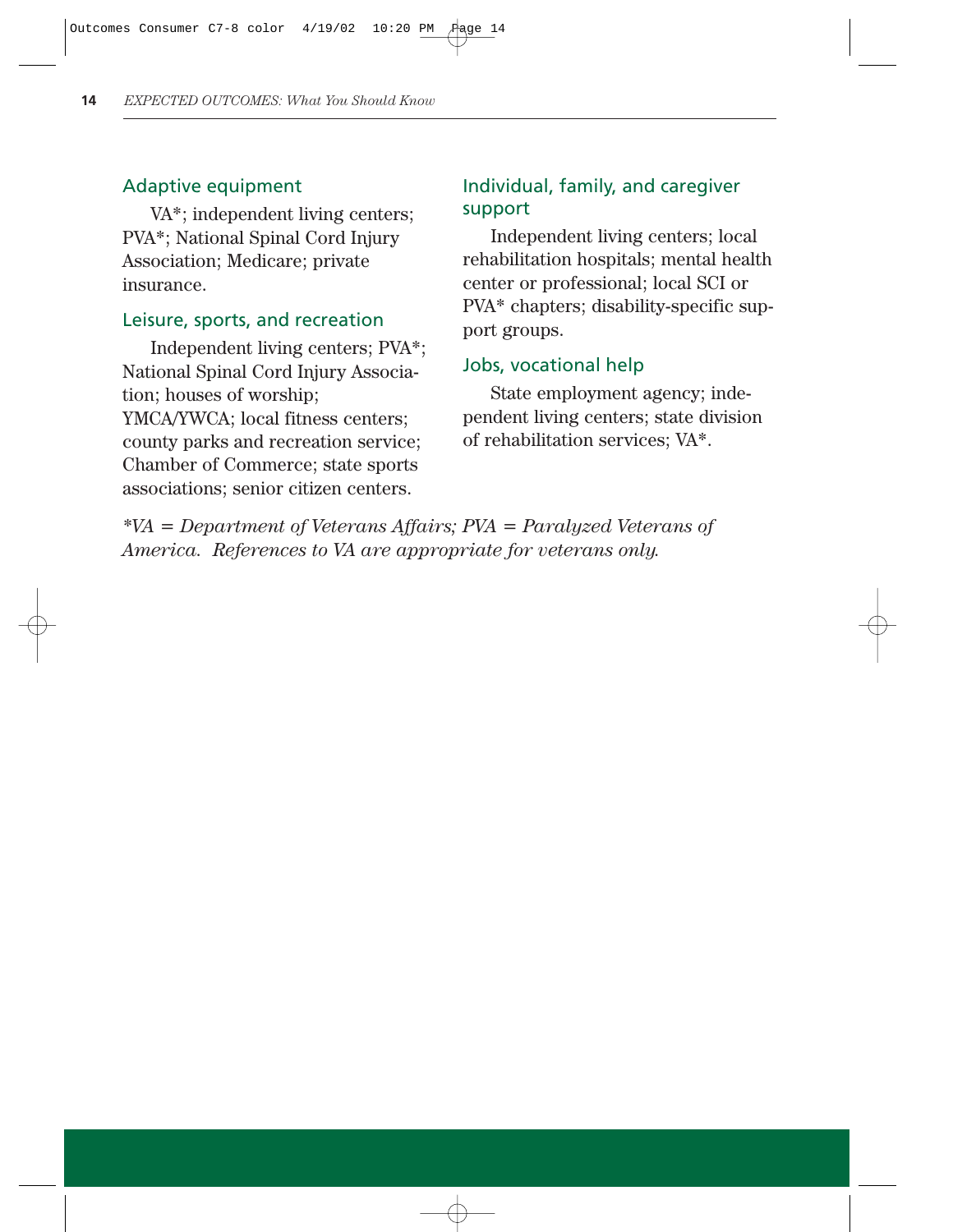## **Medical History**

| Name                                                                                                                                                                                                                                                                                                                                                                                                      |
|-----------------------------------------------------------------------------------------------------------------------------------------------------------------------------------------------------------------------------------------------------------------------------------------------------------------------------------------------------------------------------------------------------------|
| Date of birth: $\angle$ / $\angle$ Sex: $\Box$ M or $\Box$ F                                                                                                                                                                                                                                                                                                                                              |
| Date of spinal cord injury: $\frac{1}{\sqrt{1-\frac{1}{\sqrt{1-\frac{1}{\sqrt{1-\frac{1}{\sqrt{1-\frac{1}{\sqrt{1-\frac{1}{\sqrt{1-\frac{1}{\sqrt{1-\frac{1}{\sqrt{1-\frac{1}{\sqrt{1-\frac{1}{\sqrt{1-\frac{1}{\sqrt{1-\frac{1}{\sqrt{1-\frac{1}{\sqrt{1-\frac{1}{\sqrt{1-\frac{1}{\sqrt{1-\frac{1}{\sqrt{1-\frac{1}{\sqrt{1-\frac{1}{\sqrt{1-\frac{1}{\sqrt{1-\frac{1}{\sqrt{1-\frac{1}{\sqrt{1-\frac{$ |
| Level of injury: $\Box$ Complete $\Box$ Incomplete                                                                                                                                                                                                                                                                                                                                                        |
| Allergies, including medications:                                                                                                                                                                                                                                                                                                                                                                         |
|                                                                                                                                                                                                                                                                                                                                                                                                           |
|                                                                                                                                                                                                                                                                                                                                                                                                           |
|                                                                                                                                                                                                                                                                                                                                                                                                           |

List medications taken regularly (prescription and over-the-counter):

| 1. <u>_____________________________</u>                          |     |
|------------------------------------------------------------------|-----|
| 2.                                                               | 8.  |
|                                                                  | 9.  |
| 4.<br><u> 1980 - Jan Barbara, martin da kasar Amerika II.a (</u> |     |
| 5.                                                               | 11. |
| 6.                                                               | 12. |

List medications taken as needed (prescription and over-the-counter):

| 1. | <u> 1980 - Andrea Andrew Maria (h. 1980).</u> | 7.                  |
|----|-----------------------------------------------|---------------------|
| 2. |                                               | 8.                  |
| 3. |                                               | 9.                  |
| 4. |                                               |                     |
| 5. |                                               |                     |
| 6. |                                               | 12. $\qquad \qquad$ |
|    |                                               |                     |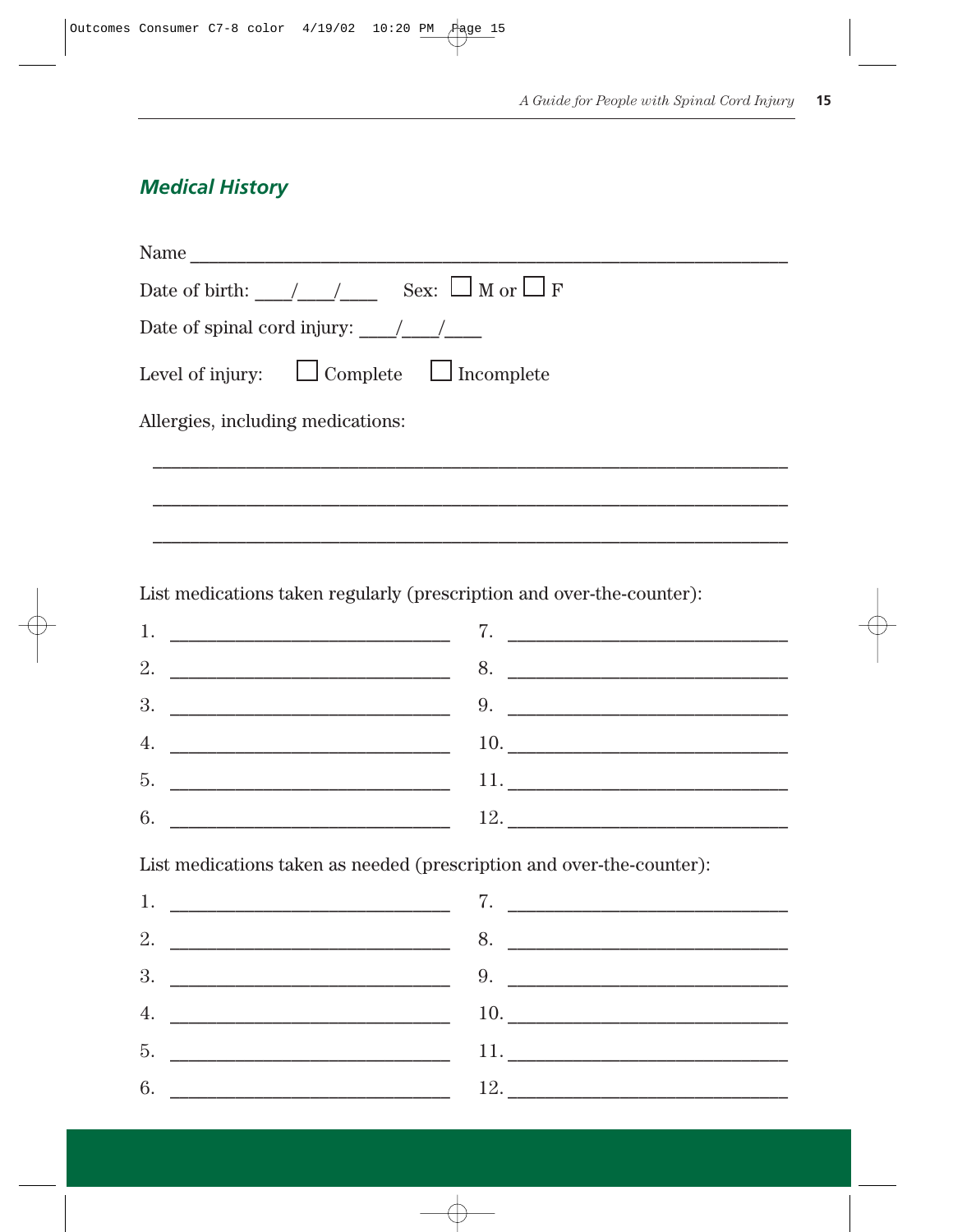## *Equipment Diary*

(e.g., wheelchair, bed, cushion(s), mattress/overlay, shower chair/commode)

| <b>Warranty</b><br>Expiration |  |  |  |  |  |  |  |  |  |
|-------------------------------|--|--|--|--|--|--|--|--|--|
| Date<br>received              |  |  |  |  |  |  |  |  |  |
| Vendor/<br>Manufacturer       |  |  |  |  |  |  |  |  |  |
| Serial<br>Number              |  |  |  |  |  |  |  |  |  |
| Size                          |  |  |  |  |  |  |  |  |  |
| <b>Item Type</b>              |  |  |  |  |  |  |  |  |  |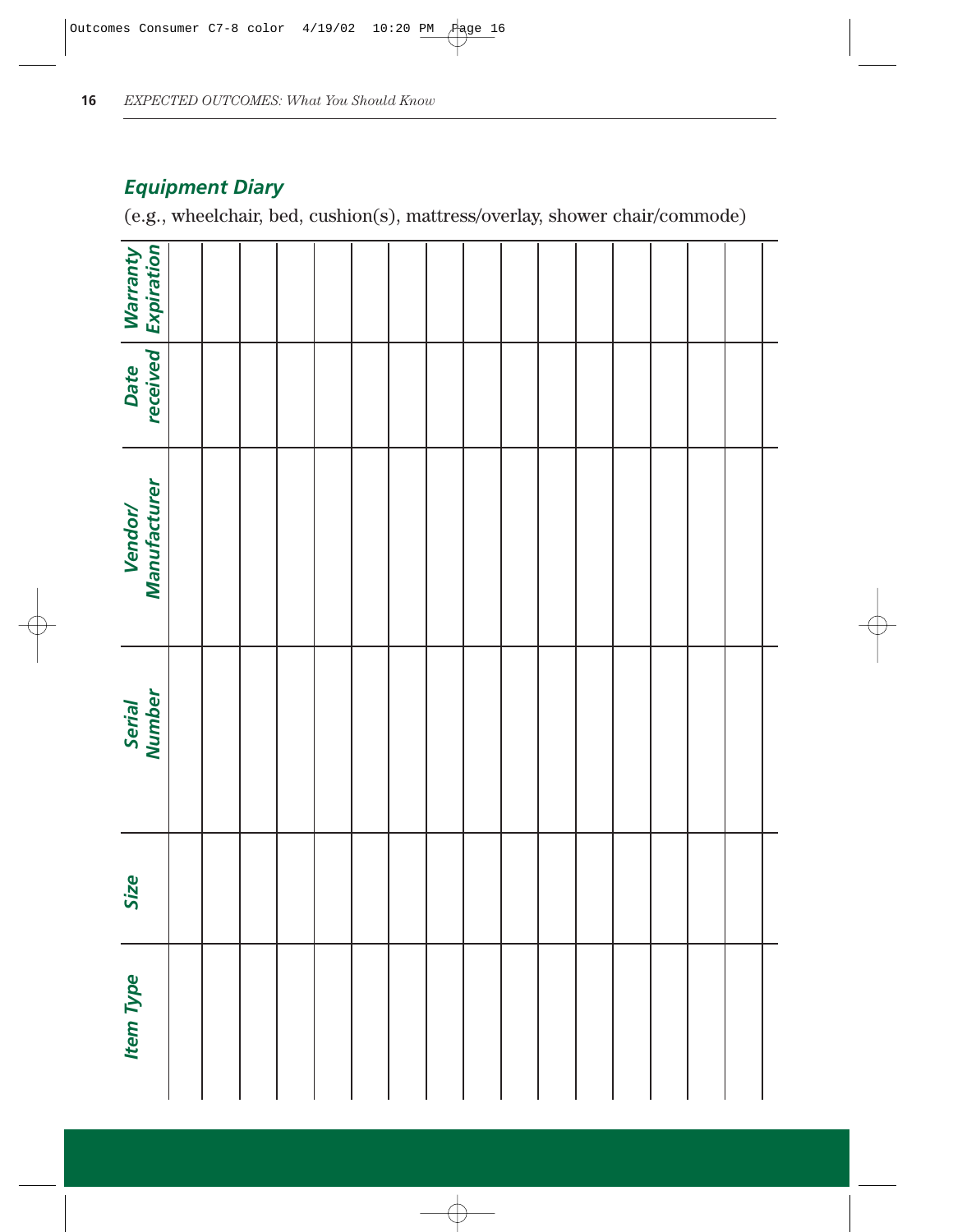## **Emergency Information**

| In Case of Emergency, Call: $\overline{\phantom{a}}$ |             |
|------------------------------------------------------|-------------|
|                                                      |             |
|                                                      |             |
| Alternative Phone Number: $(\_\_)$                   |             |
| <b>Insurance Information</b>                         |             |
| Name of Insurance Company:                           |             |
|                                                      |             |
|                                                      |             |
|                                                      |             |
| <b>Attendant/Caregiver Information</b>               |             |
|                                                      | Date Hired: |
|                                                      |             |
|                                                      |             |
|                                                      |             |
|                                                      |             |
|                                                      |             |
| Email Address:                                       |             |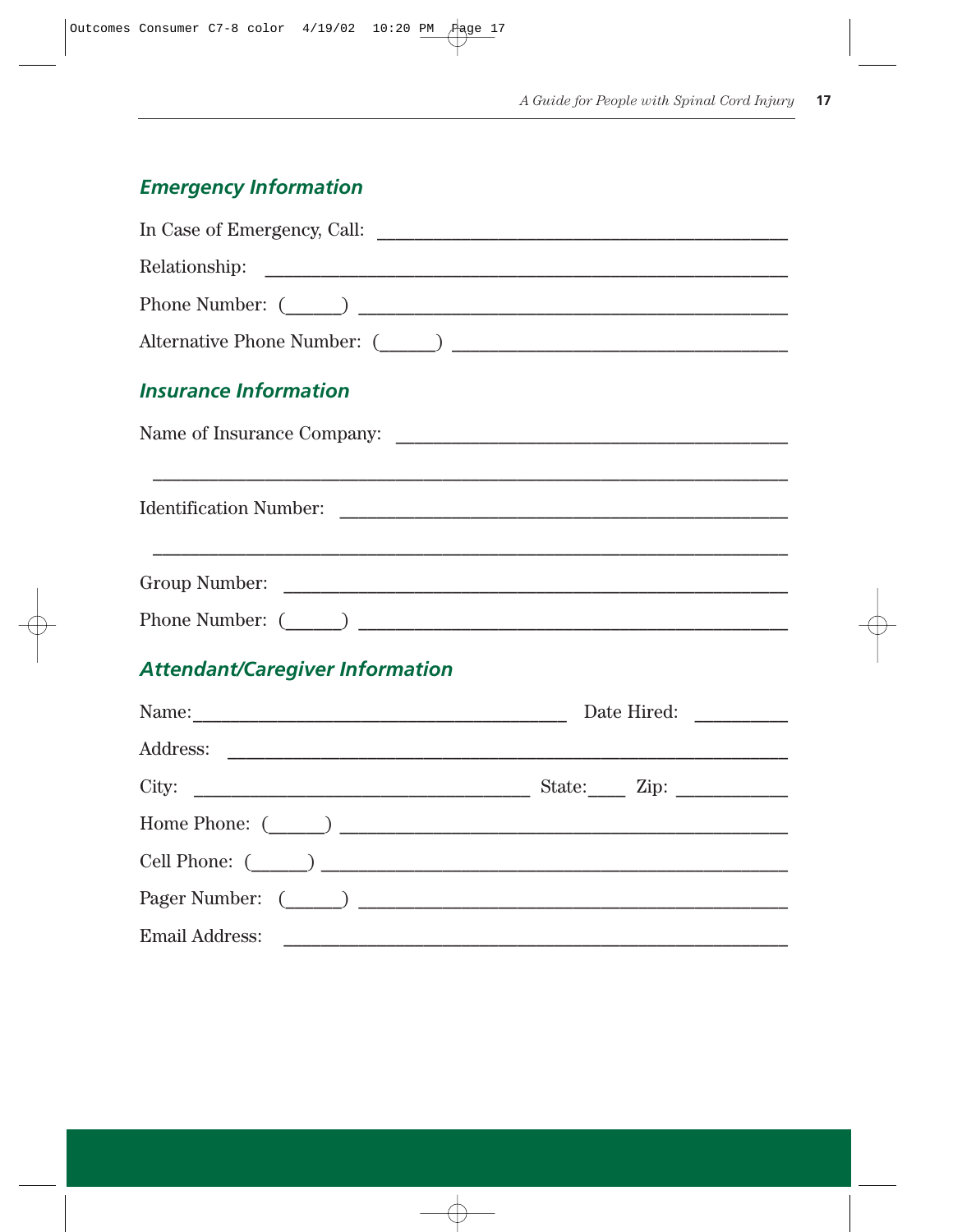#### *Acknowledgements*

The Consortium for Spinal Cord Medicine Clinical Practice Guidelines is composed of 19 organizations committed to improving spinal cord injury (SCI) care and treatment. The Consortium Steering Committee established a clinical guideline development (CPG) panel to make recommendations on expected outcomes following SCI. The recommendations within this consumer guide are based on scientific research compiled from 1966 to 1999 and used in the Consortium's CPG *Outcomes Following Traumatic Spinal Cord Injury: Clinical Practice Guidelines for Health-Care Professionals.* The CPG development panel was assisted by an expert team from the University of North Carolina at Chapel Hill who reviewed the literature and determined the quality of the research. Paralyzed Veterans of America provided financial support and administrative resources for all aspects of guideline and consumer guide development.

The consumer guide panel was chaired by Gale Whiteneck and consisted of five members with experience in assessment of functional outcomes following spinal cord injury—Carole Adler, Sharon Blackburn, Robert Hendricks, Kelly Johnson, and Harley Thomas. Meeting life's demands in spite of a spinal cord injury requires much adaptation. For many with SCI, limitations in

activities of daily living are a major life-limiting problem. Creation of this series of consumer guides required a diverse, experienced, and sensitive panel. The Consortium would like to thank all members of the consumer guide panel for providing the essential ingredients of knowledge, experience, empathy, and practicality.

The Consortium is also appreciative of the outstanding work of the entire PVA publications support staff. In particular, the Consortium would like to recognize graphic designer and illustrator Sarah Ornstein, PVA Senior Editor Patricia E. Scully, Project Administrator Dawn M. Sexton, and Consortium Coordinator J. Paul Thomas. Also, we would like to recognize professional writer Barbara Shapiro for her work on the initial draft document.

In the end, it is those with SCI who are continually living with their injury are the best evaluators of a teaching tool such as this consumer guide. The Consortium would like to thank the consumer focus group for their critical review and comments on the manuscript, including Chairman Fred Cowell, Ronald Amador, Craig Bash, Robert Herman, Ronald Hoskins, Kenneth Huber, and John Jackson. Their varied life experiences with SCI provided wise perspectives that refined and improved the consumer guide.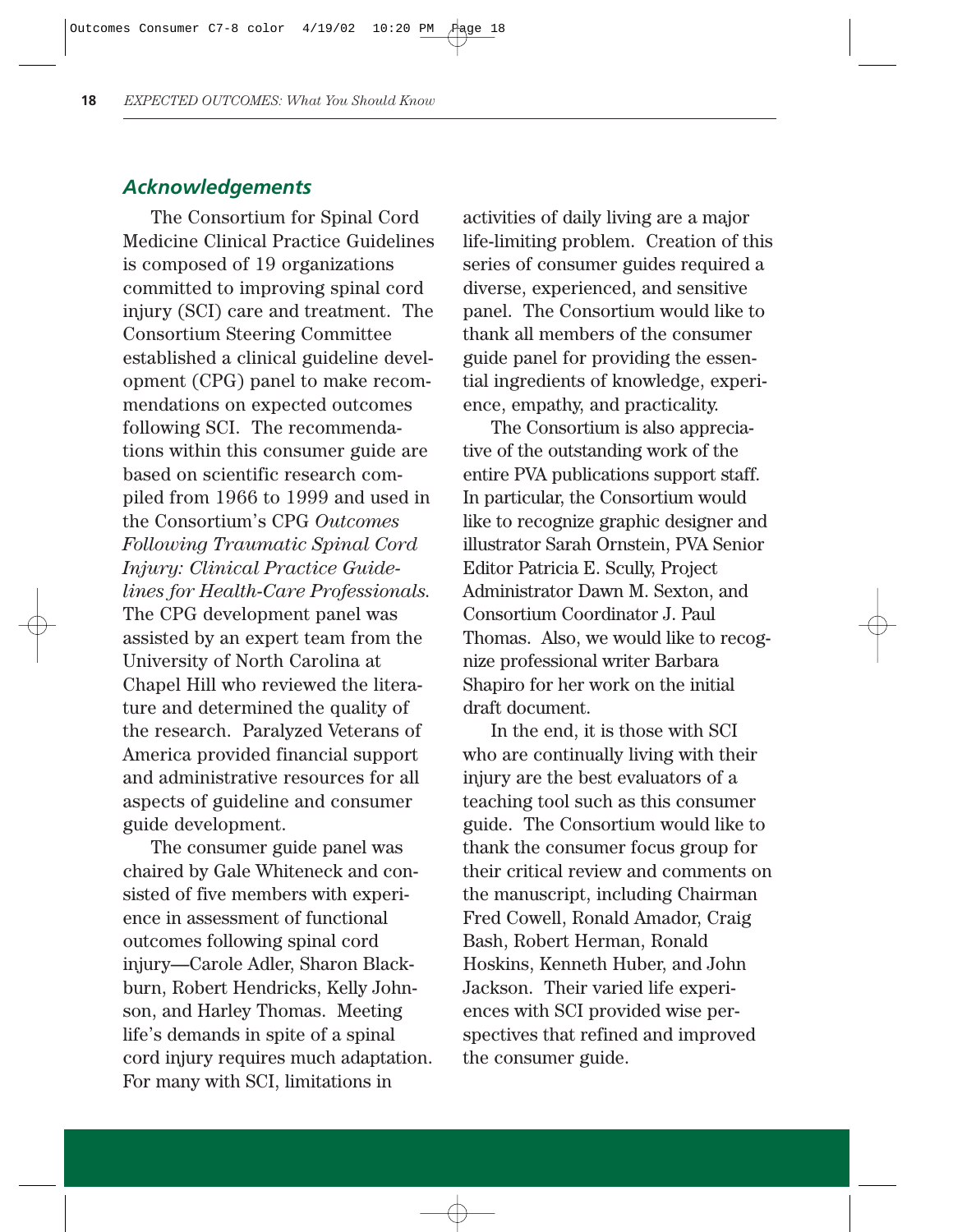Finally, it is essential to recognize all investigators studying the measurement of functional outcomes following SCI. Research is the source of solutions; there is still much to be done in the future. This field continues to be a fertile area for research!

The Consortium will continue to develop clinical practice guidelines and consumer guides on topics in spinal cord injury care. Look for consumer guides on other topics in spinal cord injury at www.scicpg.org.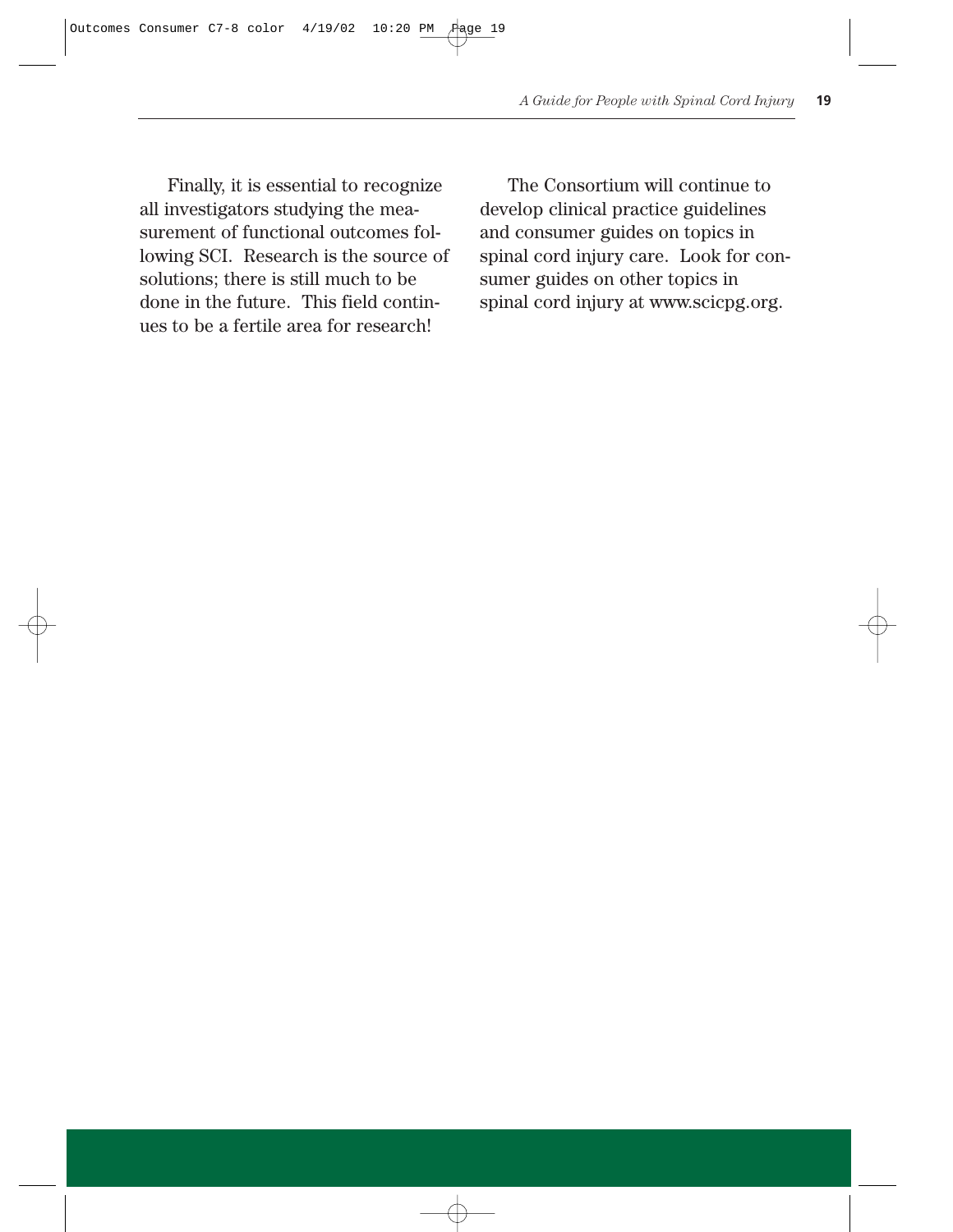## Notes

(This space can be used to record additional medical history details.)